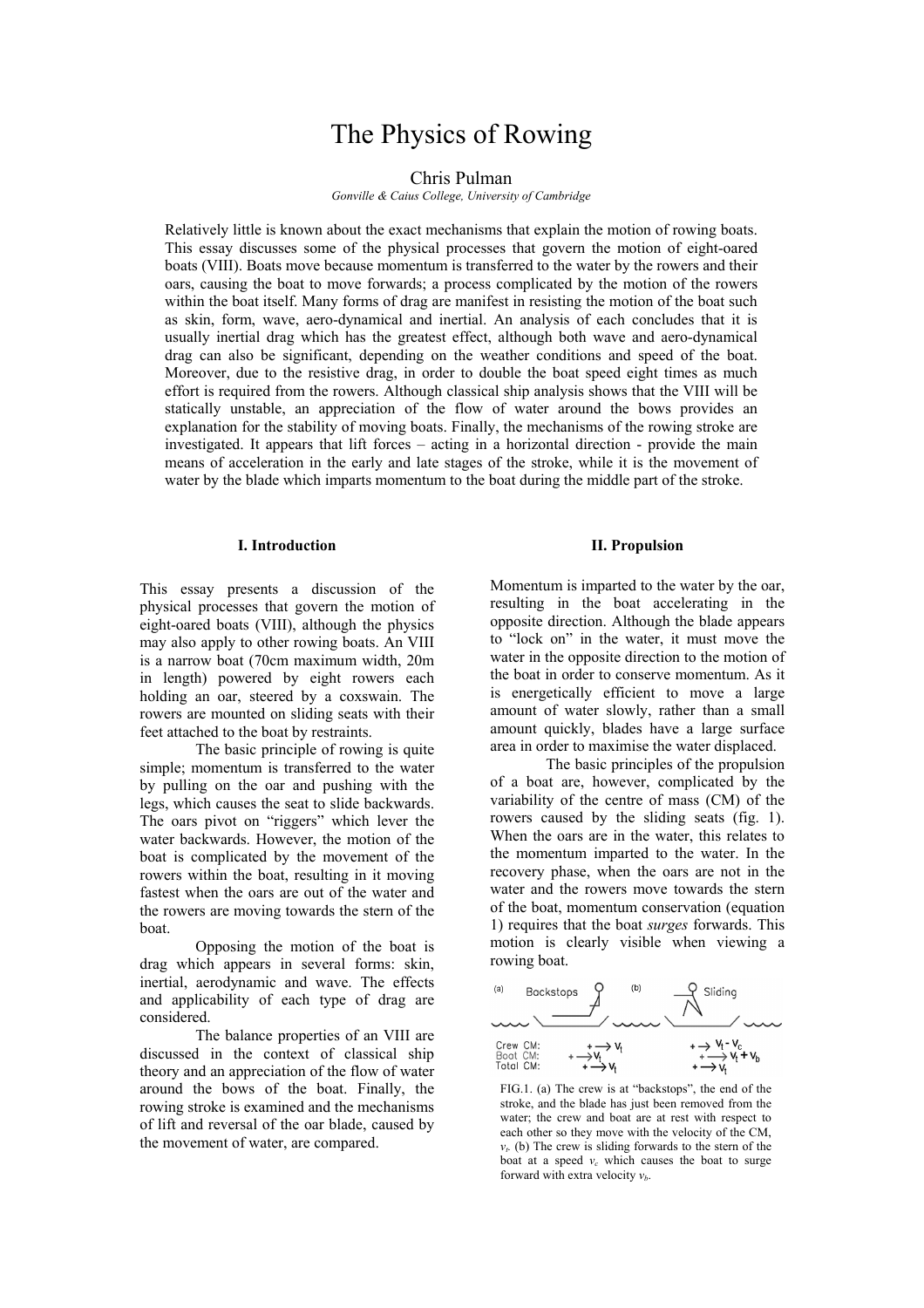$$
m_c v_t + m_b v_t = m_c (v_t - v_c) + m_b (v_t + v_b)
$$
  
\n
$$
\Rightarrow v_b = \frac{m_c}{m_b} v_c
$$
 (1)

 $m_c$ ,  $v_c$ ,  $m_b$  and  $v_b$  are the masses and velocities of the crew and the boat respectively and  $v_t$  is the boat speed immediately after the blades have been removed from the water.

 The equations of motion of a rowing boat (Brearley and de Mestre 1996) are, for the power phase:

$$
(m_b + m_c)\frac{du}{dt} = E(t) - m_c H_1(t) - R(t)
$$
 (2)

and the recovery phase:

$$
(m_b + m_c)\frac{du}{dt} = m_c H_2(t) - R(t)
$$
 (3)

where  $u$  is the boat speed,  $E(t)$  is the effort force exerted on the oars by the rowers, *R(t)* is the total drag resistance to motion and  $H_1(t)$ and  $H_2(t)$  are the accelerations of the rowers' bodies during the power and recovery phases respectively. Brearley and de Mestre suggest that the motion of the rowers can be taken as a half-cycle of simple harmonic motion. Lazauskas (1997) showed that there are three primary forms of *E(t)* (fig. 2) and computer simulations (van Holst 2004) have shown that the symmetrical form (fig. 2ii) is the most energetically efficient. The drag resistance is discussed in section III.

Effort  $E(t)$  is transmitted from the rower to the water through the oars which, in the frame of the boat, are class 1 levers (fig. 3). The load is:



FIG. 2. Force curves  $E(t)$  for the power phase of the stroke. (i) Peak pressure applied at the beginning of the stroke; (ii) Peak pressure applied during the middle of the stroke, with the effort symmetrical about that point; (iii) Peak force applied at the end of the stroke.



FIG.3. A class 1 lever, effort *E* is applied at the oar handle and is transmitted through the fulcrum to the load *L* at the blade.

The work done by the rower is transferred to the water as kinetic energy, causing it to move past the boat. However, the observer on the river bank views the oar as a class 2 lever, with the blade acting as a fulcrum and the boat being levered past the stationary blade (fig. 4).



FIG. 4. A Class 2 lever. The effort *E* is applied at the oar handle, but the blade acts as the fulcrum and the load at the "rigger" (*L*) is moved.

#### **III. Resistance**

Like any body moving in a fluid, the motion of rowing boats is opposed by resistive drag; momentum is transferred to the water by the passing of the boat. Characteristic types of drag are skin, inertial, aerodynamic and wave. Skin drag arises from the formation of a shear boundary layer around the hull arising from the viscosity of the water. This causes the boat's effective mass to increase as water is dragged along by the boat. Inertial drag arises due to the water in front of the boat being accelerated, resulting in the boat's momentum decreasing. Wave drag represents the dissipation of energy in the creation of waves. The shape of the hull is a significant factor since the drag is a function of the wetted area of the boat.



FIG. 5. The top slab represents the boat moving at velocity  $\nu$  at height h above the river bed. A shear layer forms between the two which gives rise to a velocity field caused by the water being dragged along by the passage of the boat.

For boats moving in shallow water, viscous drag is predominant (fig. 5). The fluid adjacent to the boat forms a boundary layer and a shear is set up in the fluid with a velocity gradient *v/h*, modelling the bottom of the boat as a flat sheet. The presence of a boundary layer means that the boat is dragging water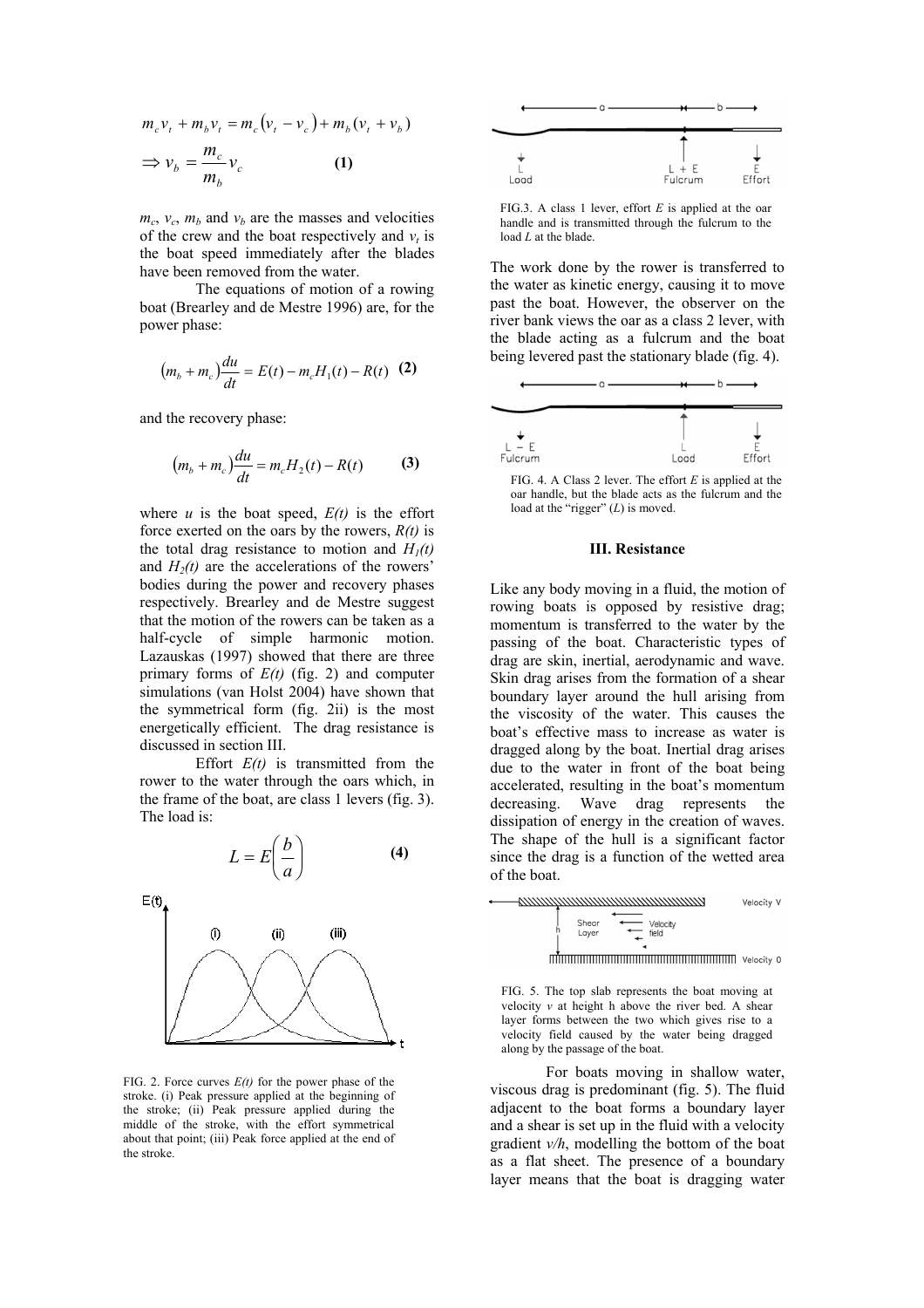along, increasing its effective mass. The resistance per unit area acting on the boat due to the fluid is then

$$
\frac{R}{A} = \eta \frac{dv}{dz} = \eta \frac{v}{h}
$$
 (5)

However, this analysis applies only to shallow water  $(\leq10cm)$ .

$$
\overbrace{\mathbf{v} \equiv v_1(z,t)}
$$

FIG.6. Slab representing the underside of the boat. The downward pointing arrow represents the direction of the velocity gradient (ie  $\forall \nabla$ ") while  $\nu_l$  represents the velocity field of the fluid.

Generally, as the boat moves through stationary water, the fluid in contact with the bows is immediately accelerated to the boat speed, *v*, but the shear layer only extends downwards as the vorticity Ω diffuses away from the boat (equation 6, fig. 6).

$$
\Omega = \nabla \times \mathbf{v} \tag{6}
$$

So the water is accelerated in accordance with the diffusion equation (7).

$$
\rho \frac{\partial v_1(z,t)}{\partial t} = \eta \frac{\partial^2 v_1(z,t)}{\partial z^2} \qquad (7)
$$

An approximate solution of this equation gives the width ∆ of the boundary layer at a time *t* as

$$
\Delta = \sqrt{\frac{\eta t}{\rho}} \tag{8}
$$

This indicates that resistance is proportional to boat speed; however, within water, equation 8 implies that during one stroke the boundary layer only diffuses ~2mm which is not particularly significant.

 In contrast, the high Reynolds number of water implies that the primary resistance impeding the motion of the boat is the inertial drag. The pressure exerted by the fluid on the boat is  $\frac{1}{2}\rho v^2$ 2  $\frac{1}{2}\rho v^2$  where *v* is the speed of the

water relative to the boat (i.e. the boat speed). This gives the drag resistance as

$$
R = \frac{1}{2}C_D \rho v^2 A \tag{9}
$$

where *A* is the area of the boat exposed to the stream flow and  $C_D$  is the drag coefficient of the boat, defined as the ratio of actual drag to ideal drag. This gives more acceptable values for the drag resistance. There are also implications for power requirements; the momentum change of the water as a result of the passage of the boat in a time *t* is:

$$
\Delta p = \rho A v t \tag{9}
$$

So the power required to maintain constant velocity *v* is then:

$$
\int_0^t Fdt = \int_0^v \rho A v t dv
$$
  
\n
$$
\Rightarrow F = \frac{1}{2} \rho A v^2
$$
  
\n
$$
\therefore P = Fv = \frac{1}{2} \rho A v^3
$$
 (10)

Thus, eight times more power is required to double the boat speed. Indeed, this is actually sensed when rowing.

In strong headwinds aerodynamic drag can severely resist the motion of the boat, although its usual impact is small. Drag due to air resistance has the same form as equation 10; however, the smaller density of the air lessens its contribution. The velocity of the boat is then replaced by sum of the boat and wind velocities. It is clear that for strong headwinds air resistance rapidly becomes significant. The drag is proportional to the area exposed to the flow – i.e. the projected area of the rowers into the wind, although this is a poor approximation as each rower shields those rowers behind, causing complex airflows which affect the calculation.



FIG. 7. The length of the boat *L* is such that the waves to the left of the boat are at a minimum. In contrast, those at the right of the boat are at a maximum resulting in resonant losses due to the pressure difference between the two ends of the boat.

A rowing boat is narrow and is not able to generate large waves. However, if the length of the boat, L, is such that

$$
L = \frac{2n+1}{2}\lambda\tag{11}
$$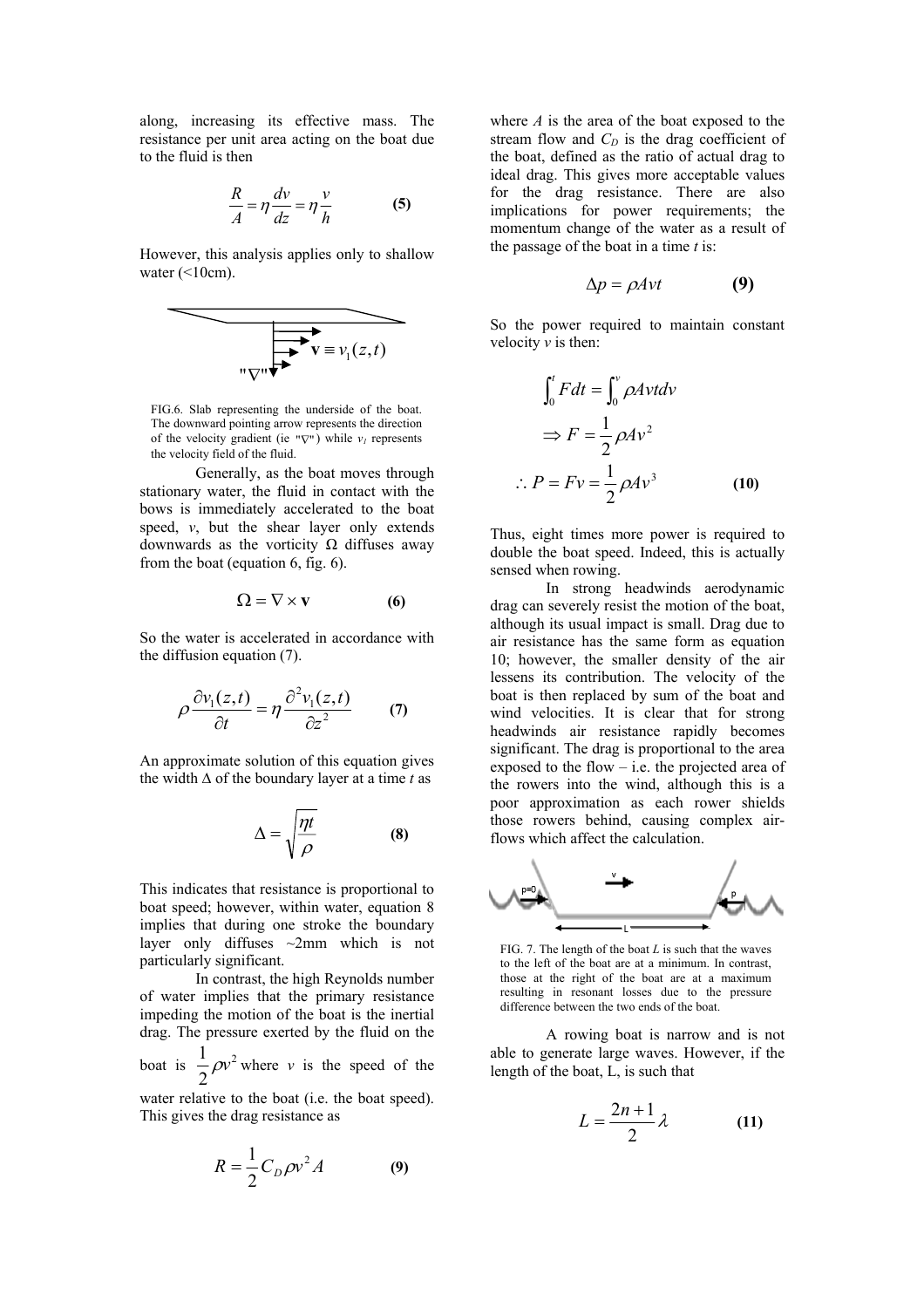where  $\lambda$  is the wavelength of the waves generated, then resonant losses occur (fig. 7). To avoid this situation the boat should not travel at speeds

$$
v = \sqrt{\frac{Lg}{(2n+1)\pi}}
$$
 (12)

At these speeds the energy dissipation due to waves is maximal and so wave drag is significant. The Froude number, *F*, indicates the significance of wave drag and for an VIII travelling at  $5ms<sup>-1</sup>$  (i.e. 2 km racing speed) it is:

$$
F = \frac{v}{\sqrt{gL}} = 0.35\tag{13}
$$

which corresponds to a local minimum in the wave drag (fig. 8), so although wave drag is certainly present, it is not significant for a racing boat.



FIG. 8. Variation of the wave drag  $C<sub>D</sub>$  with the Froude number *F*. A boat moving at race pace minimises the wave drag locally.

## **IV. Balance of rowing boats**

Racing boats have their centre of gravity (CG) some distance above their centre of buoyancy (CB – the CG of the submerged portion of the boat). Since the boat is partially submerged, an upthrust acts vertically through the CB and the meta-centre (MC – the geometrical centre of the boat). If the boat starts to roll, then a couple is generated due to the weight of the boat and rowers, which acts at the CG, and the upthrust, which acts at the CB. If the CG is below the MC, then the couple is in the opposite direction to the roll, and the boat returns to an upright position. If, however, the CG is sited above the MC, the couple acts in the same direction as the initial roll, and provides positive feedback: the boat tips over (fig. 9). The limit of stability is

$$
z = \frac{I}{V} \tag{14}
$$



FIG. 9. When the CG is cited at the MC the balance is neutral and the boat is stable. Similarly, when the CG is sited below the MC the boat is also stable. However, when it is sited above the MC a turning moment is generated for any small displacement from equilibrium and the boat will roll over (it is unstable).

Where *z* is the limiting distance of the CG over the CB, *I* is the moment of inertia of the waterline shape of the boat about the axis of roll, and *V* is the volume of fluid displaced. The CG for an VIII is approximately 10cm above the seats, so equation 14 illustrates that a wide-bottomed boat with a shallower hullcurvature (and larger moment of inertia), is more stable than a narrow one, taking longer to roll over. However, the increased surface area produces a higher drag, so most racing shells tend to be quite narrow. Although a stationary empty boat has been shown to be stable, measurements (Kerr 1996) show that for an VIII with crew on board the CG is ~15cm above the MC (just above the height of the seats) causing inherent instability.



FIG. 10. (a) The boat is stable since there is a balanced water flow exerting reaction forces on the hull. (b) The boat is tilted and the unbalanced water flow causes the boat to return to its level position.

 Whereas instability of a static boat is often observed; a moving boat tends to balance well with little correctional input from the rowers, such as leaning or altering the handheights of the oars. As the bows move through the water, around 400kg of water is displaced per second for a boat travelling at  $5ms^{-1}$ . Although much of this water is moved away by the waves generated, significant forces normal to the hull result due to the momentum change caused by the passage of the bows. In particular, the V-shaped bottom of the bows produces turning moments which cause the boat to return to the upright position (i.e. – the *moving* boat is in a stable equilibrium, fig. 10). The greater the volume of water displaced per  $second - i.e.$  the greater the speed – the more significant this effect becomes.

### **V. The rowing stroke**

The function of the stroke is to transfer the work done by the rowers into kinetic energy of the boat. The mechanisms behind this transfer of momentum, however, are relatively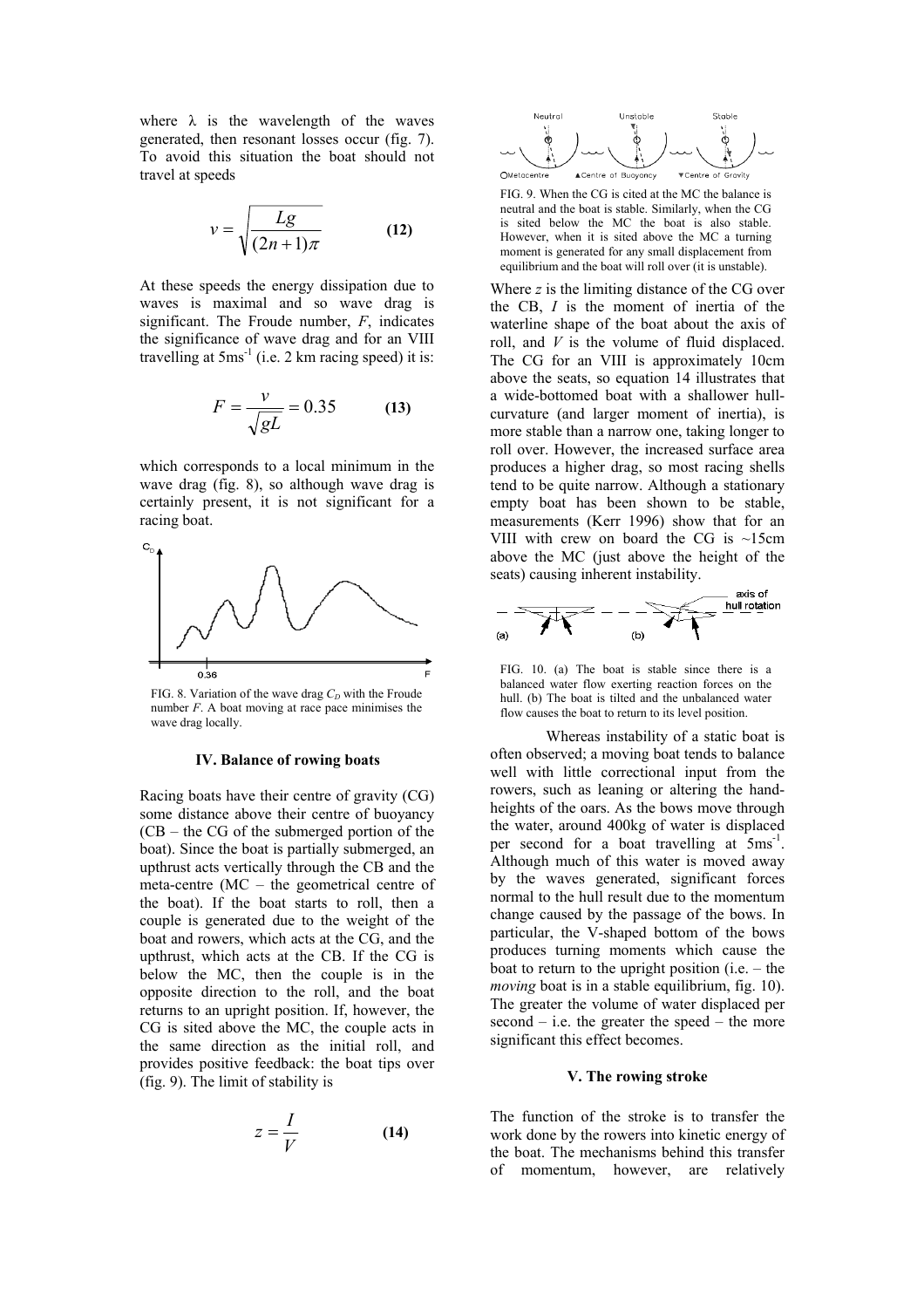complex. Indeed, it has been a subject of controversy within the rowing community as to the exact interaction of the blade with the water. It is generally accepted that, at the beginning and end of the stroke, lift – acting in a horizontal direction - provides the main impetus for propulsion. However, during the middle of the stroke the resistance of water on the blade provides propulsion. It is not clear which of these mechanisms is predominant.



FIG. 11. Diagram of the oar. AB is the blade, **u** is the velocity of the water,  $\alpha$  is the angle between the oar and the side of the boat,  $v_b$  is the velocity of the boat and  $F<sub>R</sub>$  is the force acting on the blade resulting from the drag  $(F_D)$  and the lift  $(F_L)$  forces.

At shallow angles  $\alpha$  (fig. 11), the blade acts like a hydrofoil and the resultant force on the blade is composed of a drag force  $F_D$  and a lift force  $F_L$ . As water is directed to one side of the blade a reaction force results the lift. In contrast to an aeroplane wing, the flow of the water around the blade results in the lift force acting horizontally, rather than vertically. The lift does no work, so if it is maximised while the drag force is minimised then little energy is wasted and the boat moves more quickly. Under these conditionss, however, the longitudinal component propelling the boat is rather small. It has been suggested by Brearley (1998) and van Holst (2004) that altering the angle of attack (fig. 12) would maximise this effect in the first part of the stroke but have a negative effect in the latter part. If the rowers aim to produce peak power at the beginning of the stroke altering this angle may provide an advantage, although this is not energetically efficient (fig. 2). The drag and lift forces are:

$$
F_D = \frac{1}{2} C_D \rho A v^2 \tag{15}
$$

$$
F_L = \frac{1}{2} C_L \rho A v^2 \tag{16}
$$

Where  $C_D$  and  $C_L$  are the drag and lift coefficients and *v* is the velocity of the undisturbed flow. The directions of  $F_L$  and  $F_D$ are determined by the direction of circulation of the vortices. It can also be seen from fig. 11 that the  $C_D$  and  $C_L$  are related by:



FIG. 12. The angle of attack *β* has been increased so that the longitudinal component propelling the boat is larger at the beginning of the stroke.

$$
\frac{C_D}{C_L} = \tan \alpha \tag{16}
$$

As  $\alpha$  increases throughout the stroke  $F_D$ increases and the lift decreases until *α≈40<sup>o</sup>* when the blade stalls in the water – in the same way an aeroplane stalls in the air - and lift is zero. At this point resistance against the blade through the exchange of momentum with the water provides the mechanism for propulsion. When  $\alpha$  increases to approximately  $110^{\circ}$  the blade again begins to experience lift until the end of the stroke.

 Young (1997) studied this sequence of events in detail. As the blade catches at the beginning of the stroke a *slow-moving* vortex is shed at the end of the blade. This results in a *bound* vortex (with the opposite sense) forming around the blade, providing lift until the blade stalls in the flow. At this point the *fast-moving bound* vortex around the blade is shed. At the end of the middle phase of the stroke, a further *fast-moving* vortex is shed from the end of the blade as another *bound* vortex (with the opposite sense) forms around the blade providing lift. At the end of the stroke this is then shed (fig. 13).

Interestingly, the blade tip moves approximately 10cm in the direction of motion of the boat by the end of the stroke. Furthermore, during the stroke it can reach as far forward as 40cm. Also, the observer on the bank views the blade as being stationary when the blade stalls. The blade velocity throughout the stroke was shown to vary significantly; when experiencing lift it was directed in the direction of motion of the boat (with a maximum velocity of 3ms<sup>-1</sup>). In contrast, when the blade was stalled it moved backwards (with a maximum velocity of  $-1ms^{-1}$ ) which is consistent with momentum exchange with the water. Significantly, this implies that the maximum dynamic pressure generated in the lift phase is nine times larger than that during the momentum exchange phase. However, the longitudinal component of this force is small during the lift phase but is large during the momentum exchange phase. Consequently, it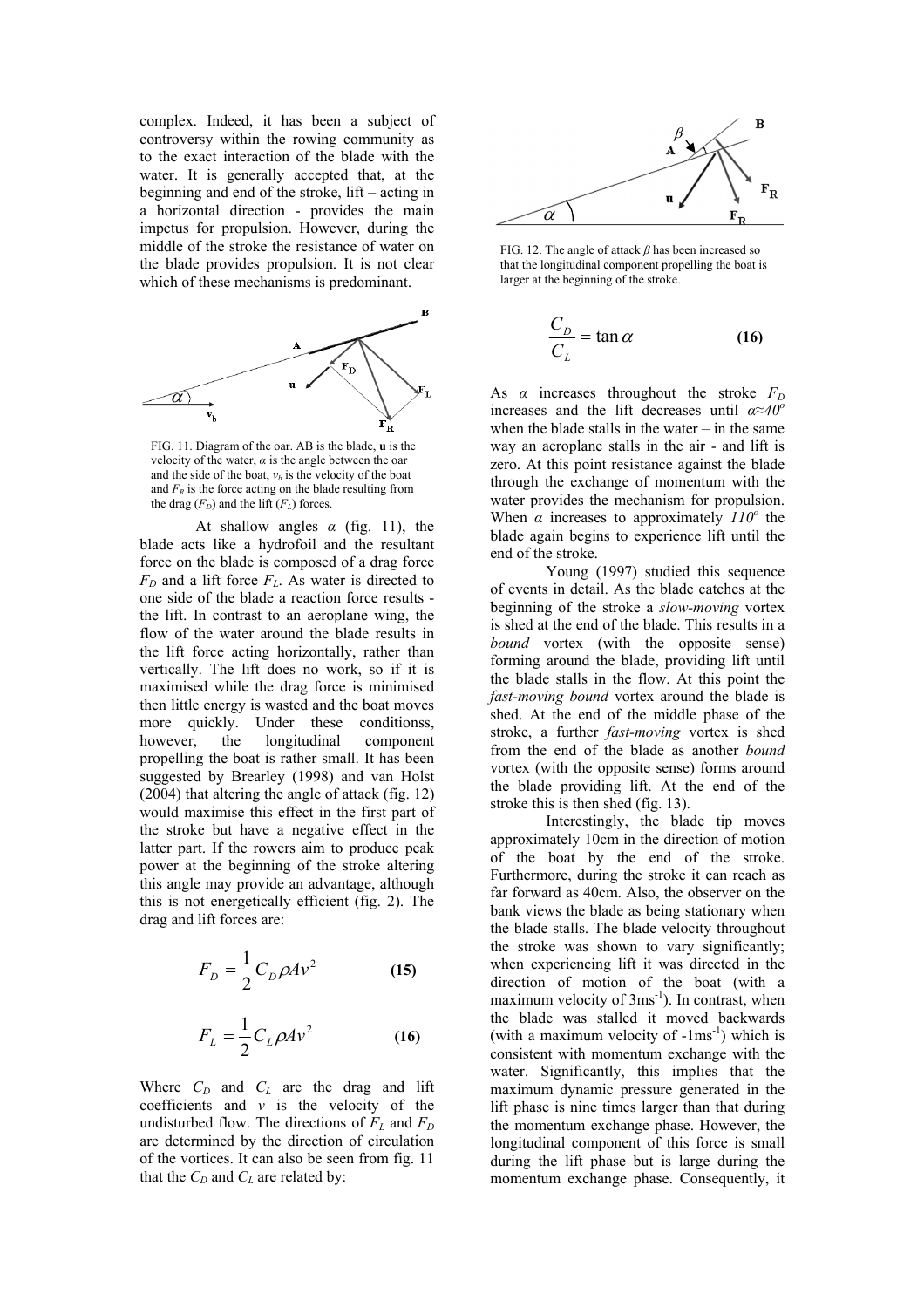

FIG. 13. (a) At the beginning of the stroke a small leading-edge vortex is shed causing the creation of a lift-inducing vortex (of the opposite sense) around the blade. (b) The angle  $\alpha$  increases to the point where the blade stalls in the water so the large vortex encapsulating the blade is shed. (c) The blade angle once again allows lift and so a large leading-edge vortex is shed, forming a further counter-sense vortex around the blade. (d) At the end of the stroke the blade ceases to move and the small vortex around the blade is shed. The result at the end of the stroke is two small slow-moving vortices formed at the beginning and end of the stroke and a fast-moving twin-vortex system formed during the middle of the stroke. The longitudinal velocity of the blade *v* relative to the water is shown in each figure.

is unclear which mechanism provides the dominant contribution to propulsion.

It is clear, however, that lift is a more efficient mode of propulsion since it involves the movement of a large amount of water with a small velocity, while propulsion derived from resistance involves the movement of a small amount of water at a large velocity. This interpretation of the stroke helps to explain why it is important for rowers to have a "fast" catch"; the faster the blade enters the water the more quickly the leading-edge vortex can be shed and lift provided to the blade. This also applies at the "finish" where removing the blade quickly prevents significant drag upon it. The blade has stopped moving forwards through the water so it has shed its vortex and is susceptible to drag resistance; quick removal minimises this effect.

#### **VI. Conclusion**

Although the motion of rowing boats appears quite simple, it is, in fact, somewhat complicated. Not only does the motion of the rowers affect the speed of the boat, but also the river conditions and the way the stroke is taken.

It is suggested that for shallow rivers skin drag and viscous effects will have a significant contribution. However, in most cases the major contribution is due to the inertial drag of the boat. Similarly, boat length must be carefully considered to avoid resonant losses to wave drag. Coincidently, it has been shown that a boat at race-pace minimises the wave drag. However, further research into changing wave drag conditions and also the effects of aerodynamic drag would be useful. Headwinds and crosswinds cause complex turbulence effects which may have a significant effect upon the boat speed.

The differential balance characteristics between static and moving boats have been discussed. Although a static VIII was shown to be unstable, a moving boat appears to be dynamically stable. This was explained by considering the local exchange of momentum with water as it flows either side of the bows.

It was thought that two mechanisms are responsible for the propulsion of the boat during the stroke. In the earlier and later stages of the stroke, when the angle between the oar and the boat is small, the blade acts as a hydrofoil. A leading-edge vortex is discharged causing the creation bound vortex around the blade which provides lift in a horizontal direction, moving the blade forwards. In contrast, as the blade reaches the middle of the stroke it stalls in the water. In this phase, the movement of a small amount of water at high velocity produces acceleration. It has been shown that the dynamical pressure generated by the lift mechanism is nine times larger than that generated from simply moving the water with the blade during the middle of the stroke. However, momentum transfer to the boat is